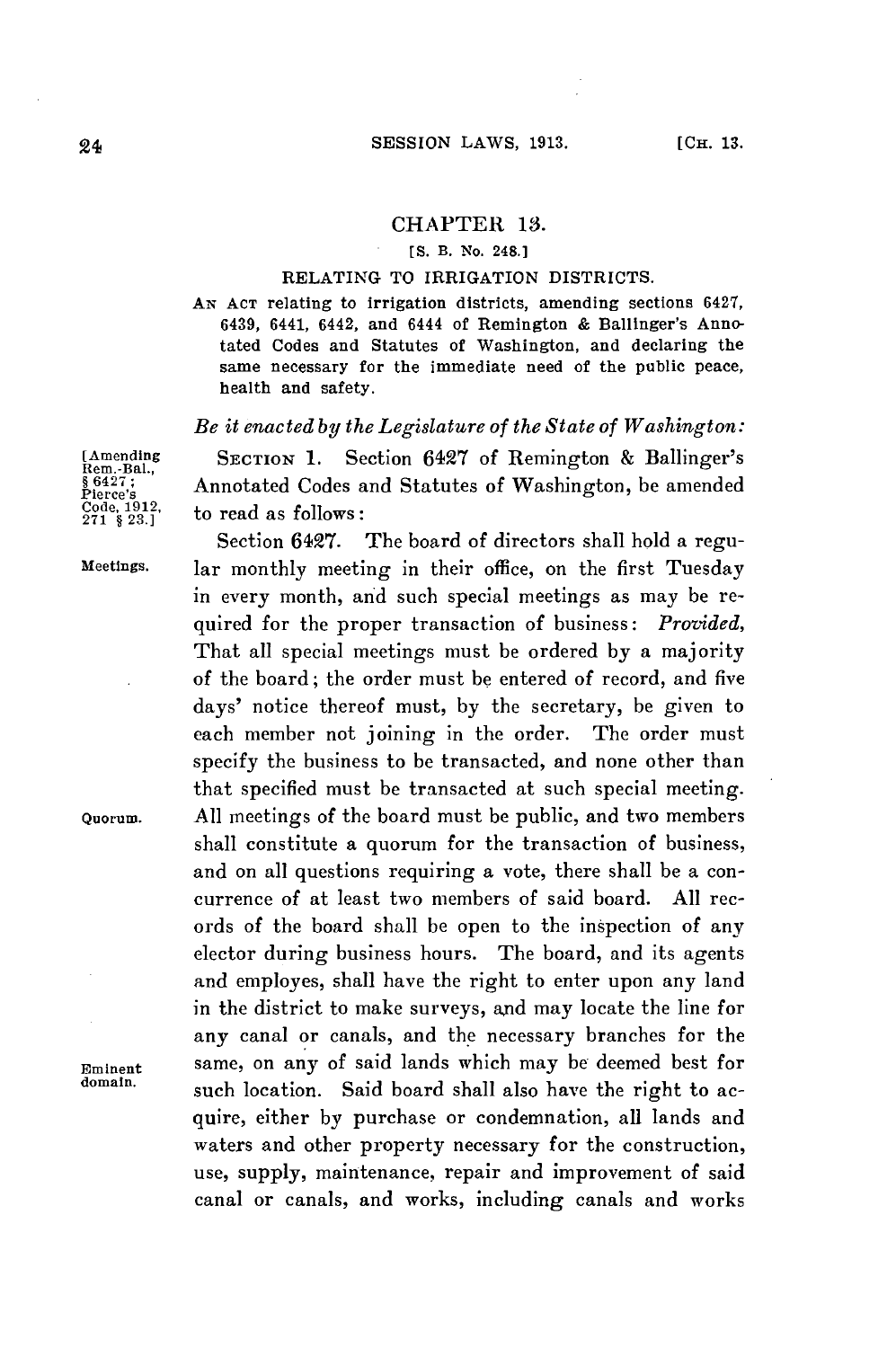constructed and being constructed **by** private owners, lands for reservoirs for the storage of needful waters, and all necessary appurtenances. In case of purchase, the bonds of the district hereinafter provided for may be used at their **Payments,** par value in payment; and in case of condemnation, the board shall proceed in the name of the district, and in accordance with the laws of the state in such cases made and provided. Said board may also construct the necessary dams, reservoirs and works for collection of water for said district, and do any and every lawful act necessary to be done, that sufficient water may be furnished to each land owner in said district for irrigation purposes. The use of all water required for the irrigation of the lands of any district formed under the provisions of this chapter, together with the rights of way for canals and ditches, sites for reservoirs, and all other property required in fully carrying out the provisions of this chapter, is hereby de- **Public rights.** clared to be a public use, subject to the regulation and control of the state in the manner prescribed **by** law.

SEC. 2. Section 6439 of Remington & Ballinger's An- **[Amending** otated Codes and Statutes of Washington be amended  $\frac{\$6439}{\$64803}$ ; notated Codes and Statutes of Washington be amended  $\frac{$6439}{$^{6439}_{216}$}$  to read as follows:<br>  $\frac{1312}{271}_{847,1}$  $\mathbf{t}$  o read as follows:

Section 6439. On or before the first day of November the secretary must deliver the assessment book to the  $N$ otice of board of directors of the district, who shall, within twenty days, publish a notice in a newspaper published in each of the counties comprising the district, if there be lands situated in more than one county in such district, that said assessments are due and payable, and will become delinquent at six o'clock **p.** m. on the thirty-first day of December next thereafter; and that unless paid prior thereto, five per cent. will be added to the amount thereof, and also the time and place at which payment of assessments may be made. The notice shall be published once a week for four successive weeks, and posted for the same length of time in some pub- **Publication** lic place in said district. The secretary must attend at the time and place specified in the notice, to receive payments; he must mark the date of payment of any assessments in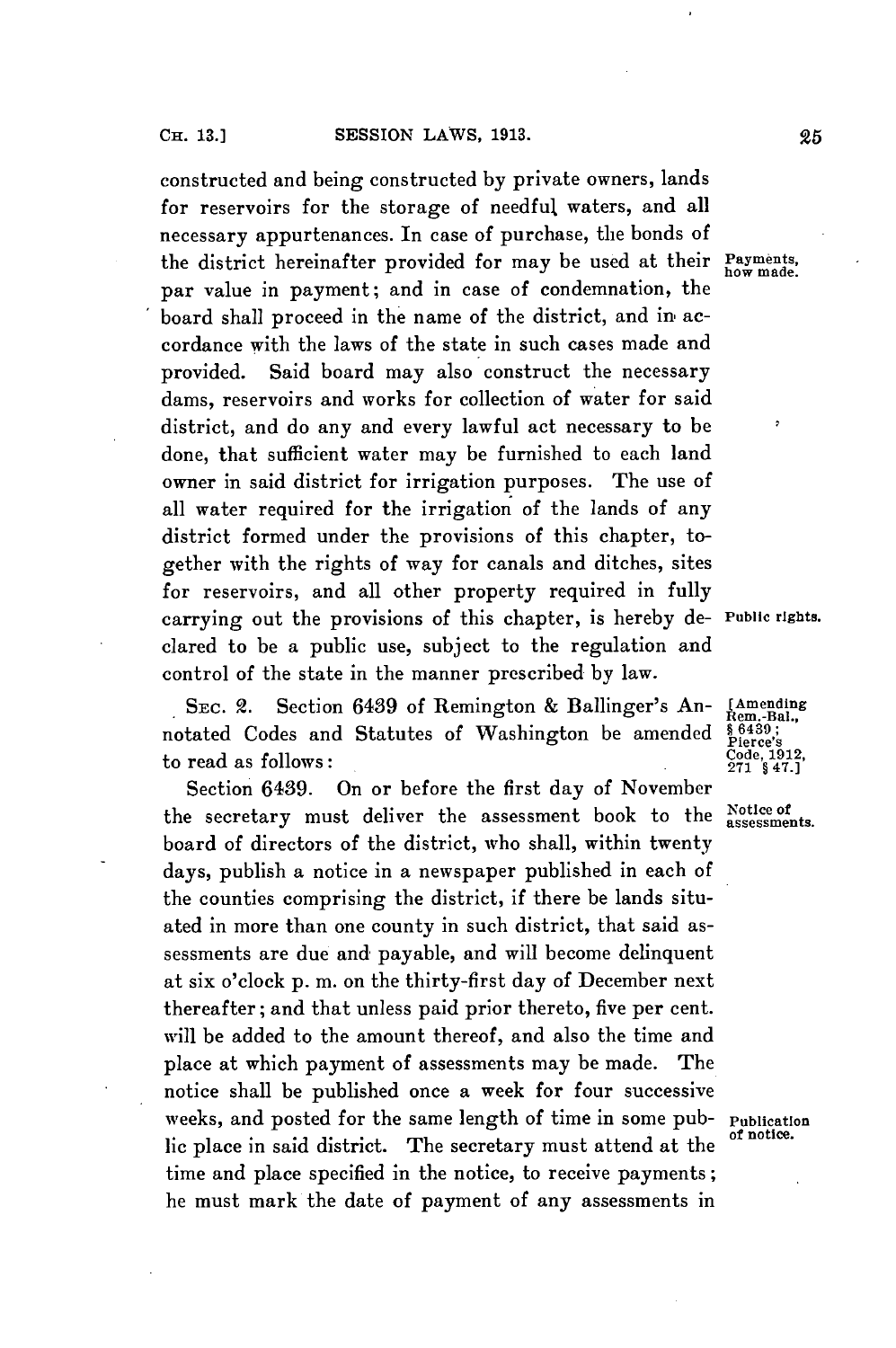the assessment book, opposite the name of the persons paying, and give a receipt to such person, specifying the amount of the assessment and the amount paid, with a description of the property assessed. On the thirty-first Delinquent, day of December of each year, all unpaid assessments are five per delinquent, and thereafter the secretary must collect thereon for the use of the district an addition of five per cent.

**[Amending SEC. 3.** Section 6441 of Remington **&** Ballinger's An-**§ 6441;** notated Codes and Statutes of Washington, be amended to read as follows:

Section 6441. The secretary must collect, in addition Sale **of** to the assessments due on the delinquent list five per cent. of the amount thereof. On the day fixed for the sale, or some subsequent day to which he may have postponed it, of which he must give notice, the secretary, between the hours of ten o'clock a. m. and three o'clock p. m., must commence the sale of the property advertised. He may postpone the day of commencing sale, or the sale from day to day, but the sale must be completed within six weeks from the day first fixed.

[Amending **SEC.** 4. Section 6442 of Remington **&** Ballinger's An- **Rem.-Bal.,**  $\frac{1}{86442}$ ; notated Codes and Statutes of Washington, be amended Pierce's<br>Pierce's 1912, **the read as follows**: Code, **1912** to read as follows: **<sup>271</sup>§ 53.]**

The owner or person in possession of Portion of any real estate offered for sale for assessments due thereon **sold.** may designate in writing to the secretary, prior to the sale, what portion of the property he wishes sold, if less than the whole; but if the owner or possessor does not, then the secretary may designate it, and the person who will take the least quantity of the land, or in case an undivided interest is assessed, then the smallest portion of Fee for cer-<br>tificate. ing one dollar to the secretary for the duplicate of certificate of sale, is the purchaser. Said secretary shall pay said one dollar into the treasury of said district. If the purchaser does not pay the assessment of costs before ten **Resale.** o'clock a. m. the following day, the property on the next sale day must be resold for the assessments and costs. But

**Rem.-Bal,** Pierce's<br>Code, 1912,<br>271 \$ 51.1

land to be<br>sold.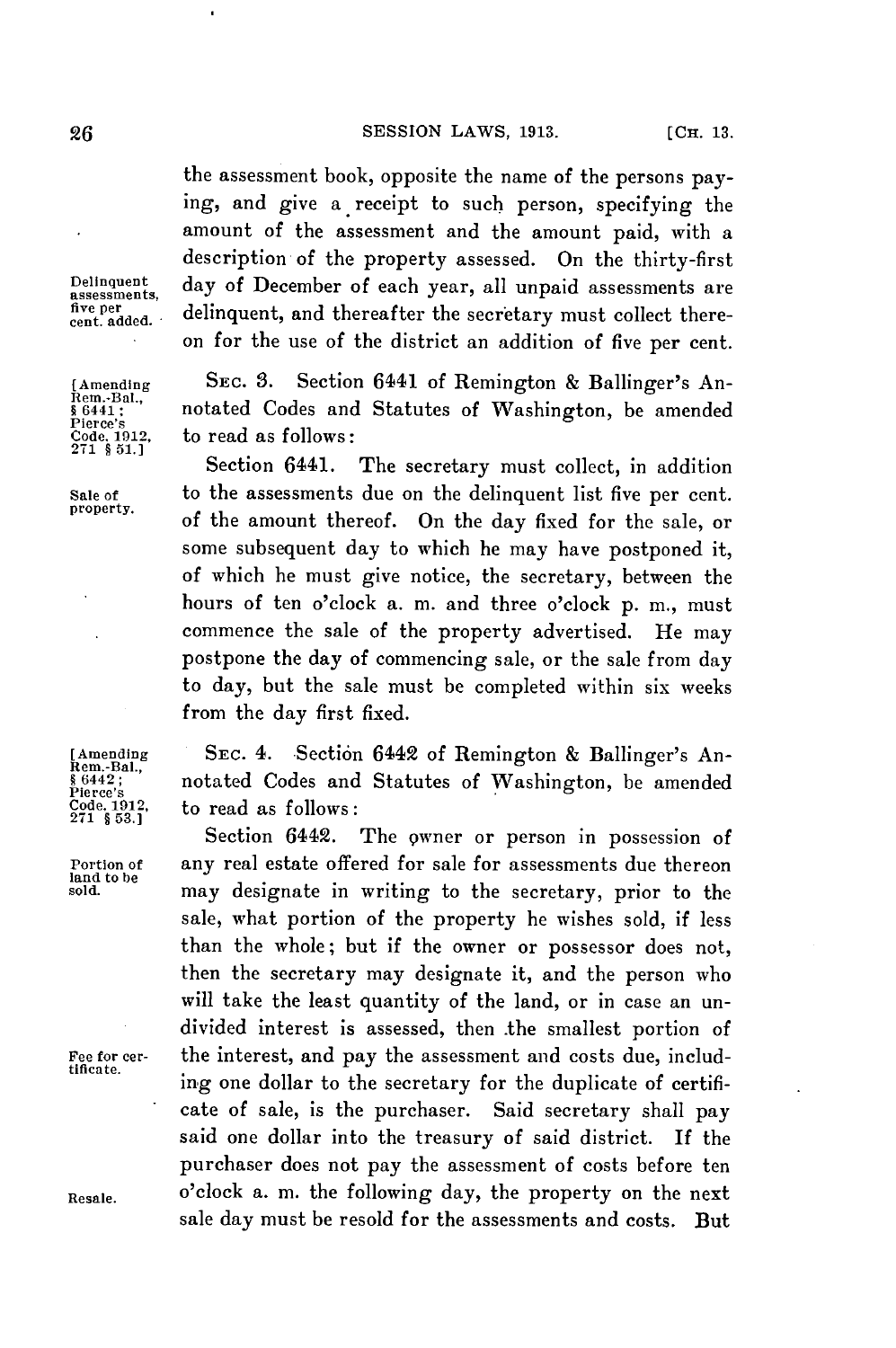the first day that the property is offered for sale, then when the property is offered thereafter for sale, and there is no purchaser in good faith for the same, the whole amount of the property assessed shall be struck off to the Purchase **by** irrigation district within which such lands are situated as the purchaser, and the duplicate certificate delivered to the secretary of the district, and filed **by** him in the office of the directors. No charge shall be made for the duplicate certificate where the district is the purchaser, and in such case the secretary shall make an entry "Sold to the district," and he will be credited with the amount thereof in his settlement. An irrigation district, as a purchaser at any sale, shall be entitled to the same rights as a private purchaser, and the title so acquired **by** the district, subject to right of redemption herein provided, may be conveyed by deed, executed and acknowledged by the president and **District may** secretary of said board: *Provided,* That authority to so convey must be conferred **by** resolution of the board, entered on its minutes, fixing the price at which such sale may be made: *Provided further,* That upon the sale of any lot, parcel or tract of land not larger than an acre Fee for cer-<br>the fee for a duplicate certificate shall be twenty-five cents. small tracts. After receiving the amount of the assessments and costs, the secretary must make out in duplicate a certificate dated on the day of sale, stating (when known) the names of the persons assessed, a description of the land sold, the amount paid therefor, that it was sold for assessments, giving the amount and year of the assessment and specifying the time when the purchaser will be entitled to a deed. The certificate must be signed **by** the secretary and one copy delivered to the purchaser, and the other filed in the office of the county clerk of the county in which the land is situated: *Provided further,* That- any number of lots or tracts of land sold to one person or to the district may be included in a single certificate.

**SEc. 5.** Section 6444 of Remington **&** Ballinger's An- [Amending notated Codes and Statutes of Washington, be amended to read as follows:

Pierce's **271 § 57.]**

Section 6444. A redemption of the property sold may